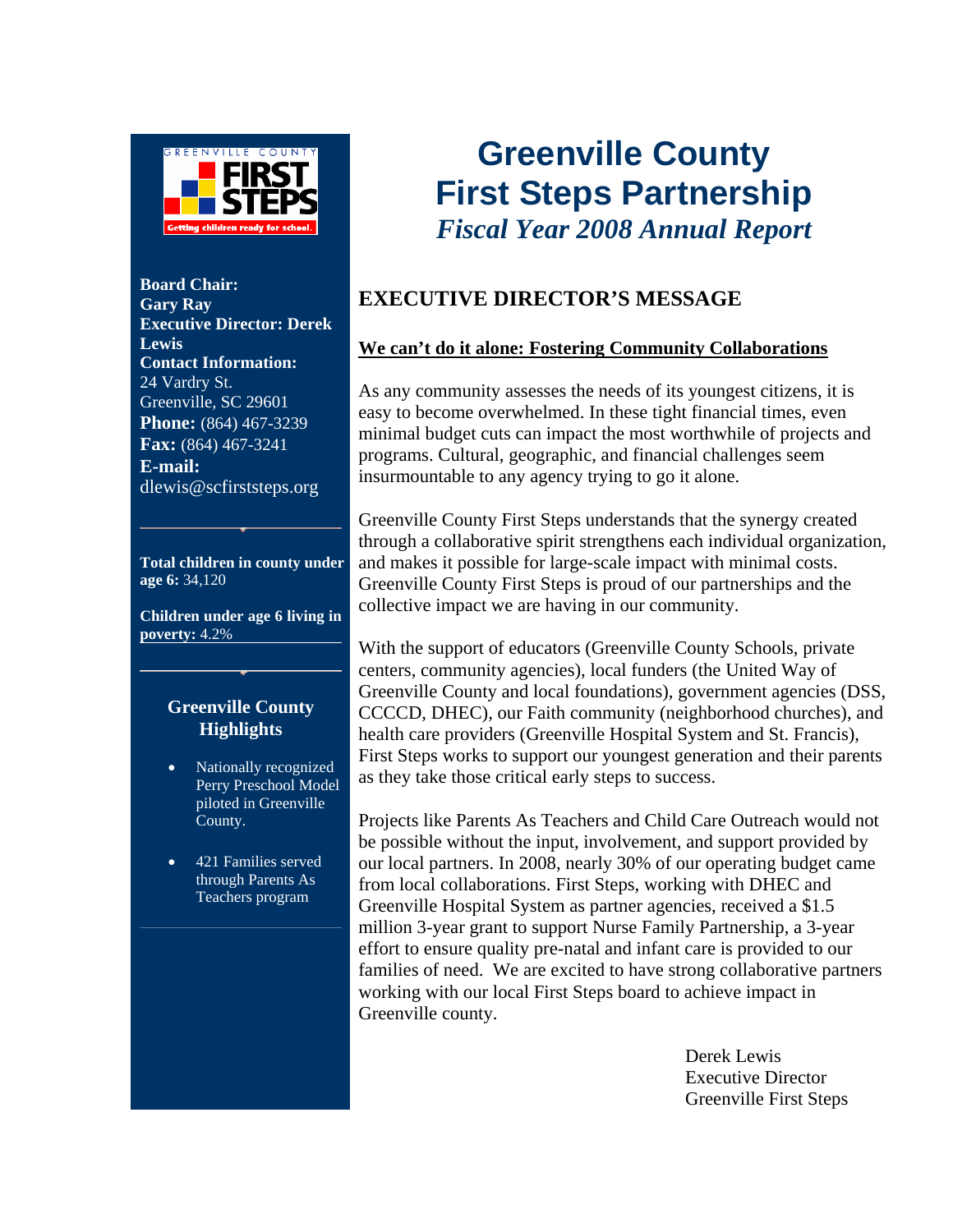#### **First Steps to School Readiness Strategy Areas**

*The First Steps initiative approaches children's school readiness needs in five ways:* 

**Family Strengthening:** A parent is a child's first and best teacher. First Steps works to help parents become the best parents they can be. First Steps also helps parents further their own education.

**Healthy Start:** Children's development and ability to learn are profoundly impacted by their health in the earliest years. First Steps works to help families understand children's health needs through education and screenings while also working to help them access needed health services.

**Quality Child Care:** Quality child care provides immediate and long-term learning benefits for children. First Steps works to expand the availability of quality child-care to families and to enhance the level of quality in existing child-care environments.

**Early Education:** Research shows that children who participate in high-quality preschool classes are more likely to start school ready to learn, as well as be more successful later in life. First Steps works to expand high-quality 3-year-old and 4-yearold kindergarten opportunities in public and private settings.

**School Transition:** The transition into kindergarten is a critical time that sets the tone for children's perspectives about the school years, as well their parents' perspectives. Making a strong initial connection between school and home -- and supporting both parents and students during this transition time -- has been shown to impact students' later school success and parents' later involvement during the school years.

## **2007-08 County Partnership Programs by Strategy**

#### **FAMILY STRENGTHENING.**

#### **Play and Learn**

**Program description:** A project partnership between First Steps of Greenville County and local faith communities. We reach children (newborn-4) and their caregivers, with an emphasis on serving families facing chronic economic struggle. The cornerstone of the program is a weekly meeting hosted by the faith community and facilitated by volunteers from the congregation, trained and passionate in the area of early childhood development. We use books – engaging families through wonderful stories – to keep us all centered on early learning. Themes from the books are discussed in fun ways during the sessions and the books are then given to the children to take home. The meetings take place during mealtime to further develop a family setting and sense of community.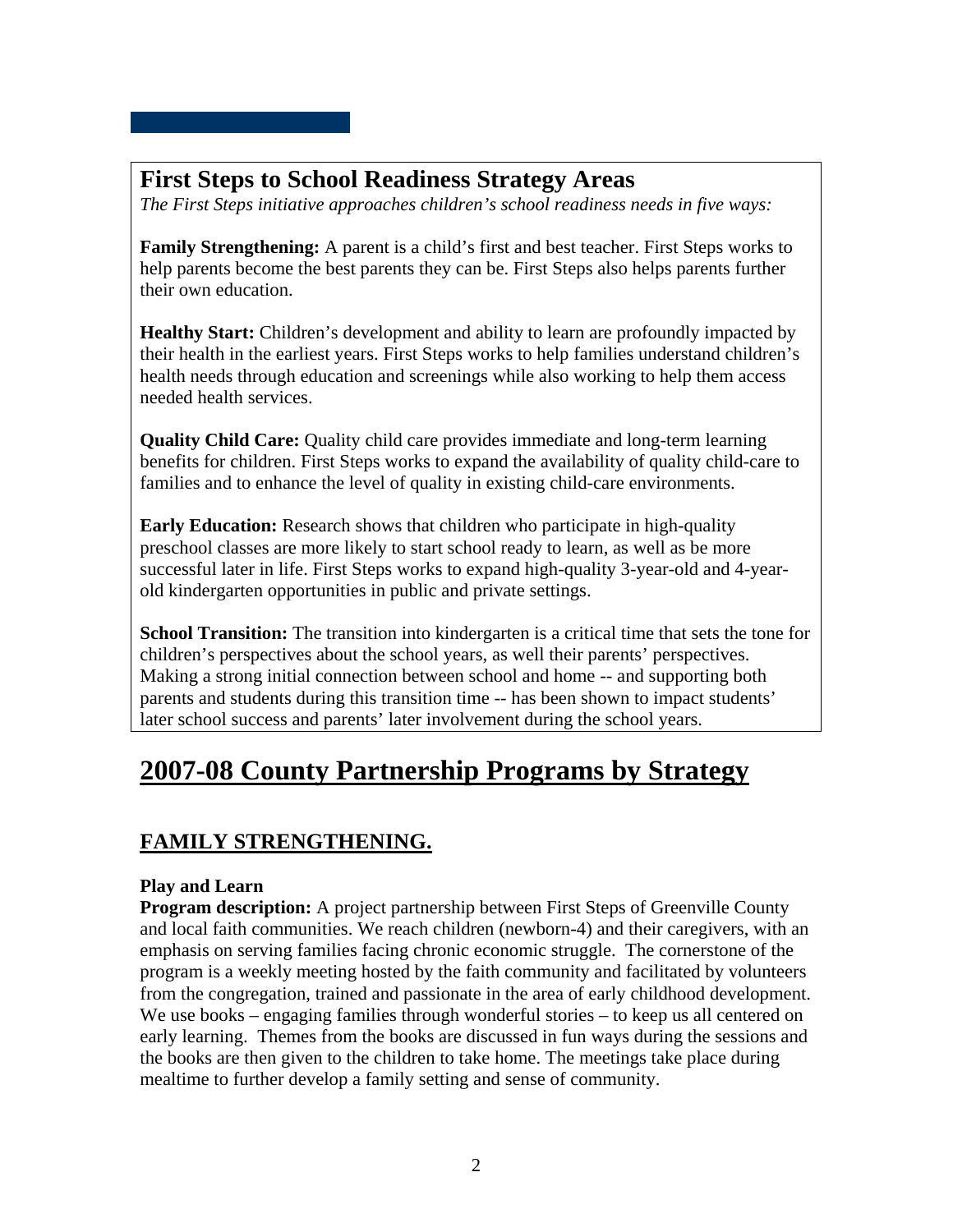#### **Program results:**

- In 2008, 75 families were served through 5 area churches. Churches represented include: Mt. Sinai Missionary Baptist Church (Greenville), Mt. Grove Baptist Church (Greenville), New Beginning Methodist Church (Fountain Inn), and New Life in Christ Interdenominational Church, and Shady Grove Baptist Church (Pelzer)
- In a recent Play and Learn survey, 90% of parents strongly agree/agree with statement: "The program has given me new ideas to help educate this child during the week." Additionally, 90% of survey responses strongly agree/agree with statement: "The adults in this group give each other a strong support network."

#### **QUALITY CHILD CARE.**

#### **Child Care Quality Enhancement**

**Program description**: Greenville County First Steps provides intense on-site consulting to childcare providers. Our work includes a pre- and post-assessment (through a stateapproved assessor). We provide weekly service to each program. Typically 5-8 hours/week of support is provided to each center served. Typically 2-4 hours/week of support is provided to each home-based child care provider served. In order to qualify for technical assistance, centers must have 30% or more of children on Free/Reduced lunch, must have a qualified and well-trained center director, and must commit to sending all teachers to college-level Early Childhood education classes.

#### **Program results:**

- Technical assistance was provided for 15 classrooms and 6 family home providers.
- Centers' score average 5.64 on ECERS post-assessments

#### **Child Care Quality Training**

**Program description:** First Steps is committed to ensuring that caregivers receive the best opportunities for continuing education and are exposed to best practices. Child Care Quality Training initiatives include providing financial incentives (in the form of bonus checks) to staff at centers we serve who successfully complete ECD101 and ECD 102. We also provide financial support and trainers for continuing education courses. Additionally, quality enhancement programs like Creative Curriculum and There's No Place Like Home provide enhancements to centers and home providers. **Program results:** 

• 40 Child Care providers completed Creative Curriculum training and have implemented components of the program in their respective centers.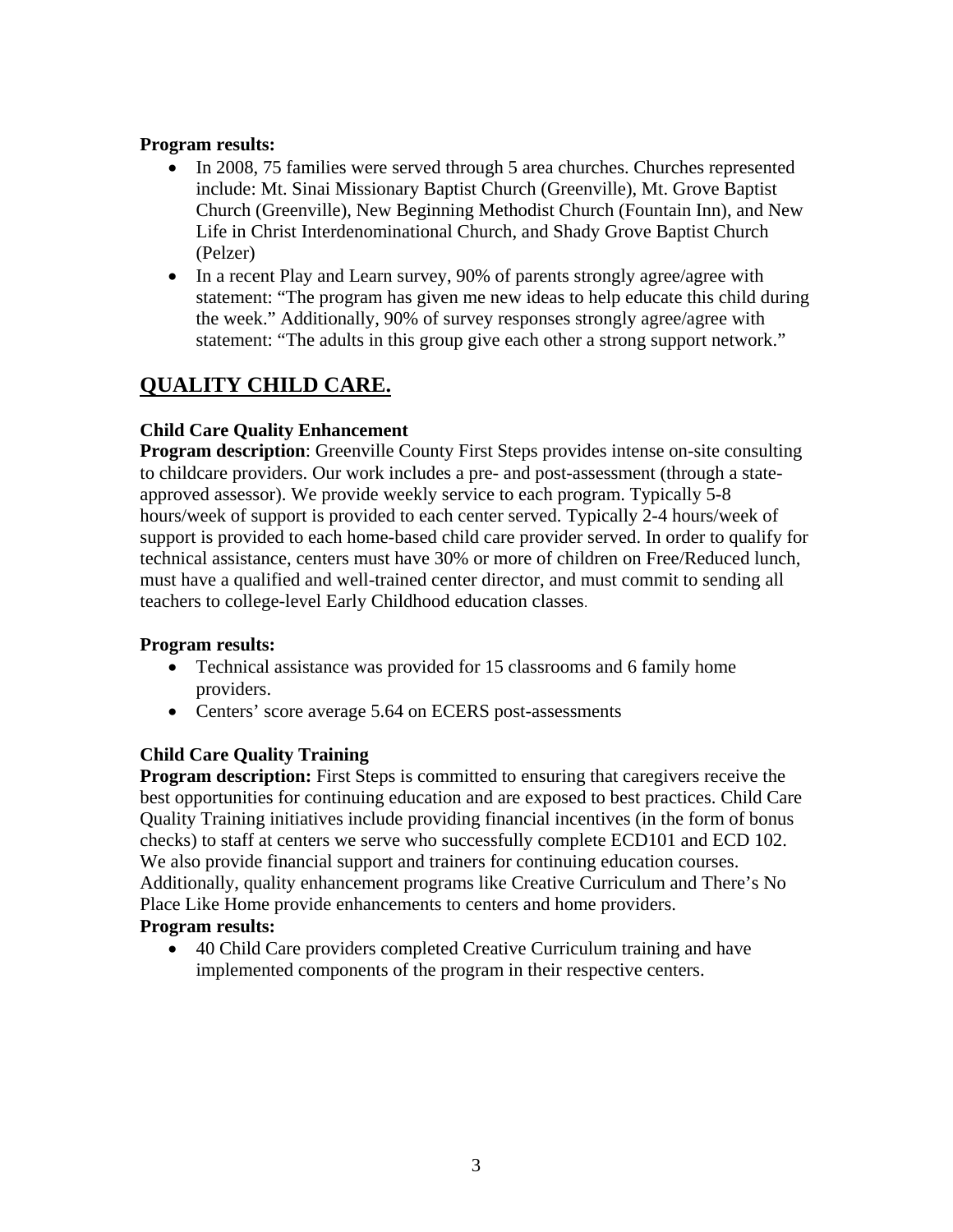#### **EARLY EDUCATION.**

#### **Parents as Teachers (PAT)-Greenville County School District**

**Program description:** Parents as Teachers provides parent and family education and enrichment through bi-weekly home visitation. Most PAT providers are Greenville County School District employees with extensive experience in learning styles and needs of young children and their parents. National research has found that PAT is generally most successful when allied with another long-term education intervention (such as a parent in a GED program, a child enrolled in a 3K or 4K classroom, or a family enrolled in a Family Literacy program). To be faithful to this model, Greenville County First Steps requires all families involved with PAT to be engaged in multiple long-term interventions. Results have shown that parents are more engaged, better aware of child's needs, and have a stronger commitment to bettering the child's home environment while simultaneously bettering the parent's condition (through returning to school, work, or participating in a GED or ESOL program).

#### **Program results:**

- 421 children served representing 413 families
- Average KIPS Pre Score: 2.73 Average KIPS Post score: 3.45 Matched KIPS difference: .72
- Average ACIRI child Pre Score: 1.27 Average ACIRI Post score: 1.88 Matched ACIRI child difference: .61
- PAT is successfully engaging parents in deliberate attention to their child's learning and well-being. Additionally, dual intervention is providing incentives and encouragement to parents to seek other service providers to help with the needs of their family.

#### **Riley Family Resource Center, Pelzer, S.C.**

Program description: Several years ago, the United Way, Greenville County School district and Greenville County First Steps worked with local community leaders to address the need for localized resources for some of our more rural communities. Before this time, families were expected to drive into Greenville in order to receive services. The community centers (including the Riley Center, located just outside of Pelzer, S.C.) were opened to provide child care, family, and community resources within smaller towns and communities. These centers are supported through the partner agencies.

#### **Parents as Teachers (PAT) Foothills Family Resource Center, Slater, S.C.**

**Program description:** Parents as Teachers provides parent and family education and enrichment through bi-weekly home visitation. Using the Greenville County School system model, a PAT employee provides direct services to families in the Slater community (a rural area in northern Greenville County).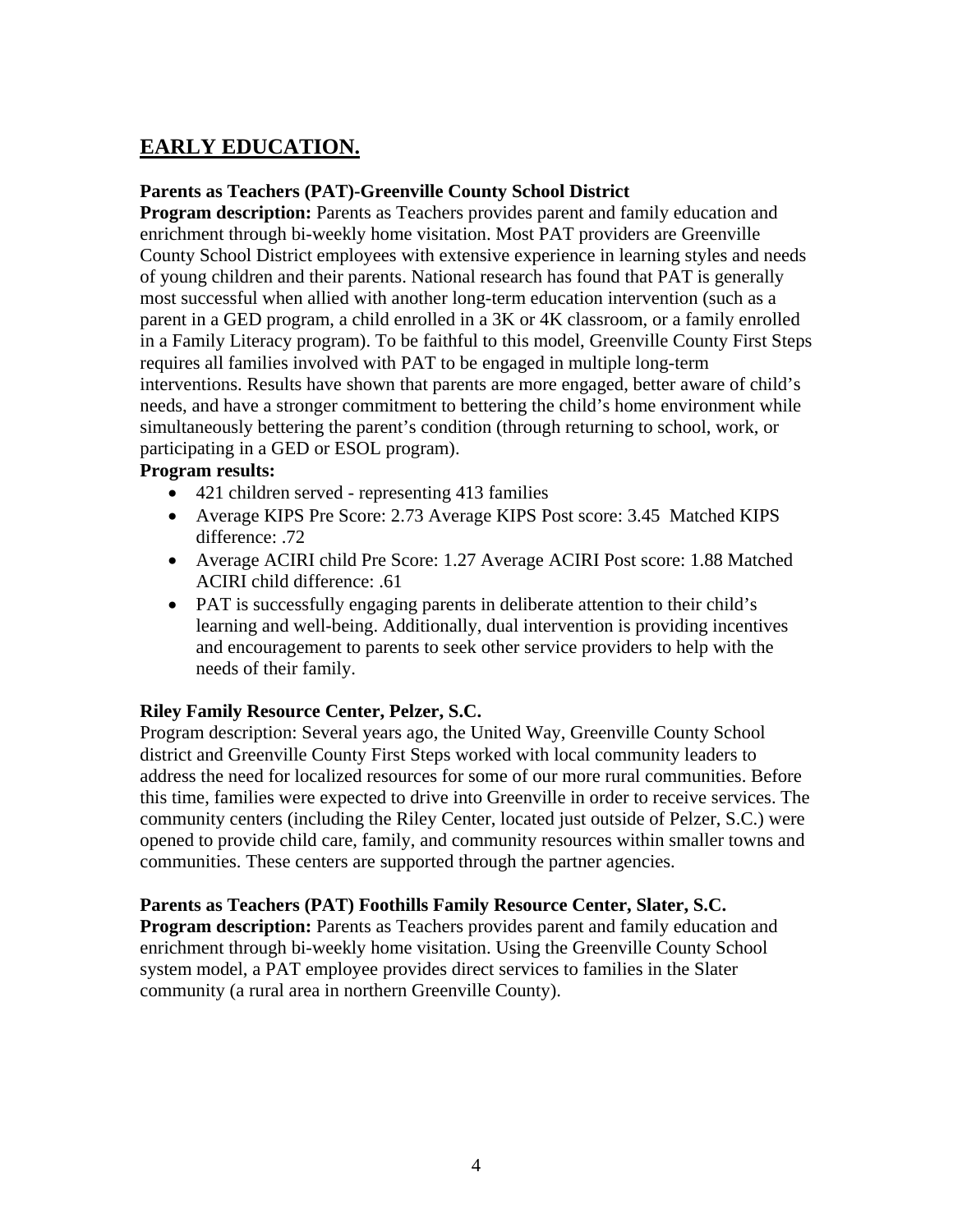#### **SCHOOL TRANSITION.**

#### **Countdown to Kindergarten**

**Program description:** Countdown to Kindergarten provides rising K5 children with a "jump start" through weekly home based interactions with their K5 teacher during the summer months before the child officially begins school. Children and their parents are given resources (including books, puzzles, manipulatives, songs and stories). Teachers visit families 7 times during the summer, each time providing a new lesson/activity/game. Teachers leave materials with parents, and return the next week for additional activities, and to reinforce skills and activities already taught. At the conclusion of the final home visit, the family accompanies the teacher on a tour of the school and experiences elements of a typical day in the classroom with other Countdown to Kindergarten families. This program provides a unique opportunity for parents (and their children) to develop a comfortable and trusting relationship with their K5 teacher before the school year begins.

#### **Program results:**

- 60 children from two Title 1 schools (Welcome Elementary and Cherrydale Elementary) participated in the summer program.
- 95% of families participating in this program attended the meet the teacher night at their child's school -- the school average for non-Countdown participants is 50%

#### **Perry Preschool Model (3K/4K classroom)**

**Program description:** The Perry Preschool model is the foundational study for much of what happens in early childhood. We implemented a pilot of the Perry model in FY08. We are expanding this model into FY09, converting our current 4K programs to what we are labeling "3K/4K Parent Engagement Program," a variation on Perry. Three- and 4 year-old classes are established with children going to class from 8 a.m. till noon, with the teachers visiting with the caregiver and child once a week.

As a result, behavioral problems dissipate, as the connection between teacher/caregiver/child strengthens. We have been so pleased with the results of our 2 FY08 classes that we have expanded to 4 classes for FY09.

#### **Program results:**

- 38 children participated in FY08
- For parent engagement, we track how often parents keep their weekly home visit appointments. We also track frequency of involvement with group based meetings. Our goal is that home visits will be kept over 75% of the time (in line with this year). Our goal is that parents will engage 3 times each year in group based meetings.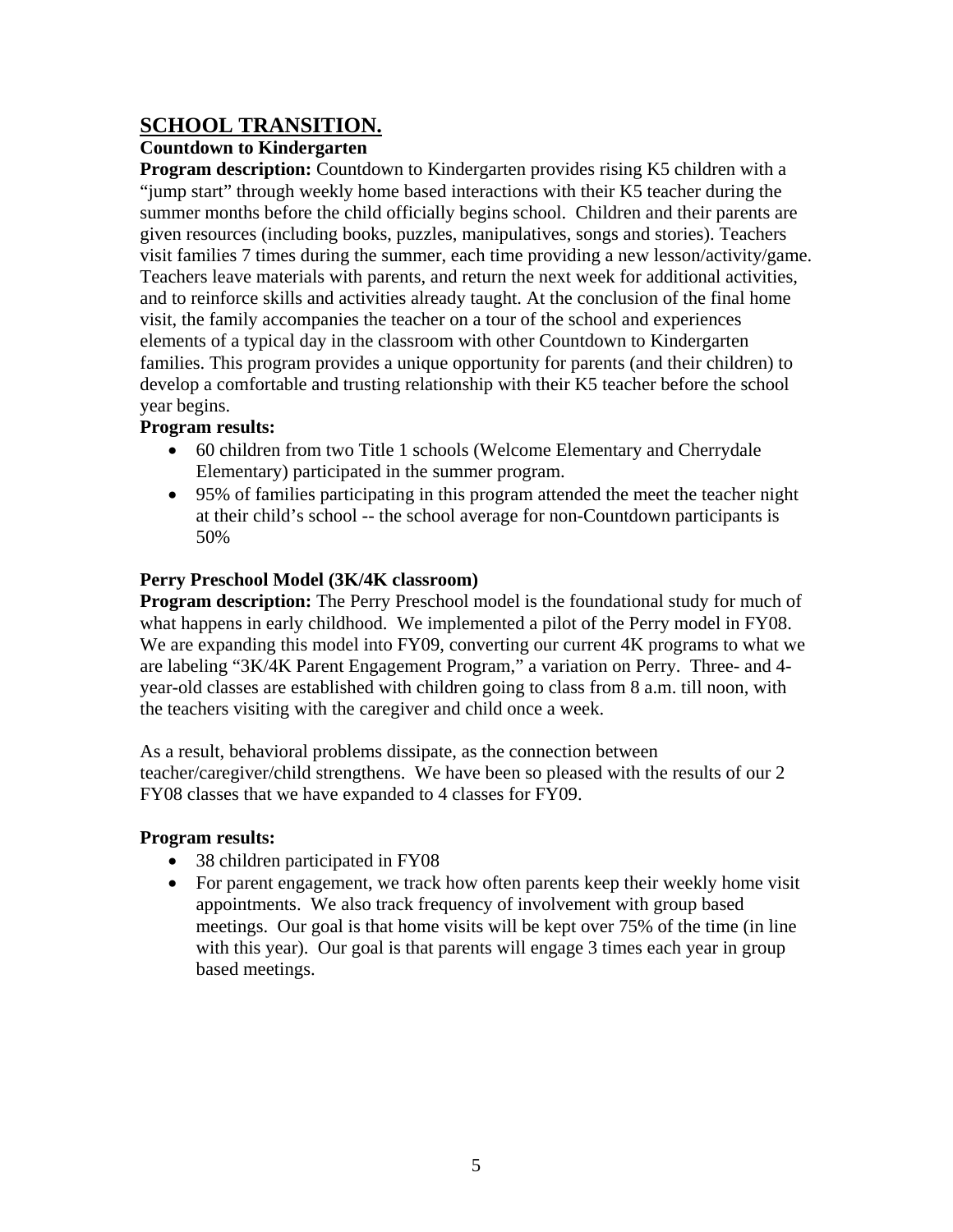| <b>Expenditures By Funding Source</b> |             |
|---------------------------------------|-------------|
| State Appropriation (Fund 10)         | \$1,153,325 |
| E.I.A. Appropriation (Fund 55)        | \$132,226   |
| Lottery Appropriation (Fund 35)       | \$17,840    |
| C.D.E.P.P. Appropriation (Fund 60)    | \$0         |
| C.O.E. Appropriation (Fund 65)        | \$0         |
| N.F.P. Appropriation (Fund 70)        | \$500       |
| State Private (Fund 15)               | \$71,708    |
| Local Private (Fund 20)               | \$187,637   |
| Federal (Fund 30)                     | \$0         |
| In-Kind $(Fund 25)$                   | \$124,309   |
| <b>TOTAL:</b>                         | \$1,730,756 |

### **Financial Summary**

| <b>Expenditures by Program/Strategy Name</b>    |             |  |
|-------------------------------------------------|-------------|--|
| Parents As Teachers (School District)           | \$689,593   |  |
| Parents As Teachers (Foothills Family Resource) | \$58,306    |  |
| Play and Learn                                  | \$125,372   |  |
| 4K/3K Perry Preschool Model                     | \$199,872   |  |
| Countdown to Kindergarten                       | \$27,489    |  |
| <b>Child Care Quality Enhancement</b>           | \$346,878   |  |
| Child Care Training/Professional Development    | \$45,000    |  |
| Scholarships                                    | \$15,000    |  |
|                                                 |             |  |
|                                                 |             |  |
|                                                 |             |  |
| <b>Indirect Programmatic Functions</b>          | \$136,895   |  |
| <b>Administrative Functions</b>                 | \$86,351    |  |
| <b>GRAND TOTAL</b>                              | \$1,730,756 |  |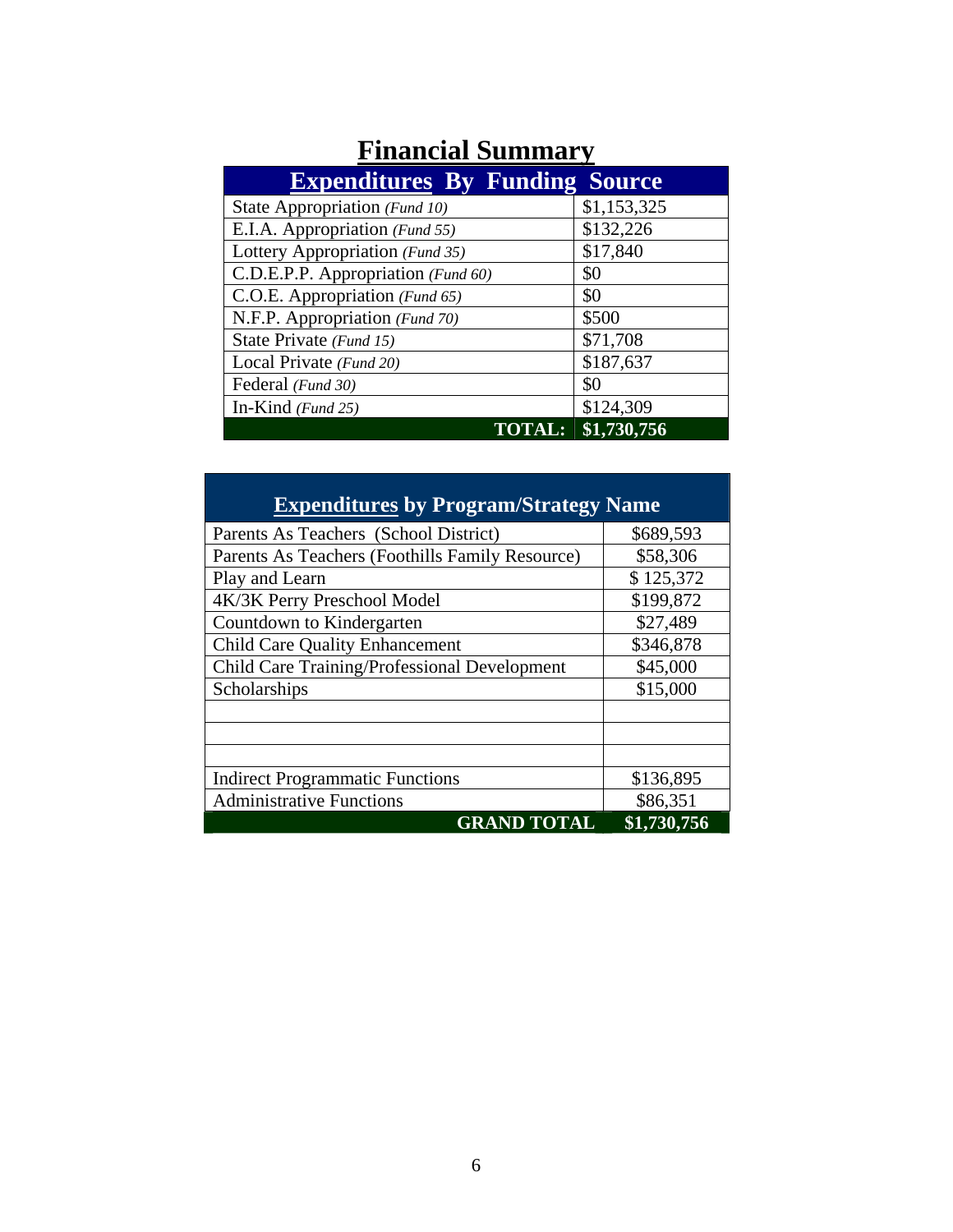#### **NOTABLE DONORS**

| <b>DONOR'S NAME</b>             | <b>AMOUNT</b> |
|---------------------------------|---------------|
| United Way of Greenville County | \$151,022     |
| Bi Lo Charities                 | \$9,600       |
| Private Donors                  | \$27.015      |
| <b>TOTAL:</b>                   | \$160,622     |

#### **In- Kind Support**

| <b>DONOR'S NAME</b>                                                                                                  | <b>AMOUNT</b> |
|----------------------------------------------------------------------------------------------------------------------|---------------|
| Greenville County Schools (rent, support staff,<br>resources for Parents As Teachers)                                | \$54,750      |
| Foothills Family Resource Center (rent, support staff,<br>utilities to support Parents As Teachers)                  | \$16,730      |
| Faith Community (churches support Play and Learn<br>program by providing facility and facility operational<br>costs) | \$11,000      |
| St. Anthony School (Early/Late stay, cook, rent,<br>facility maintenance)                                            | \$31,829      |
| Greenville Technical College (rent, facility usage for<br>Child Care Outreach workers housed on campus)              | \$10,000      |
| TOTALE                                                                                                               | \$124.        |

*Local Match Percentage for FY 2008: 28% (at least 15% Legislative requirement)*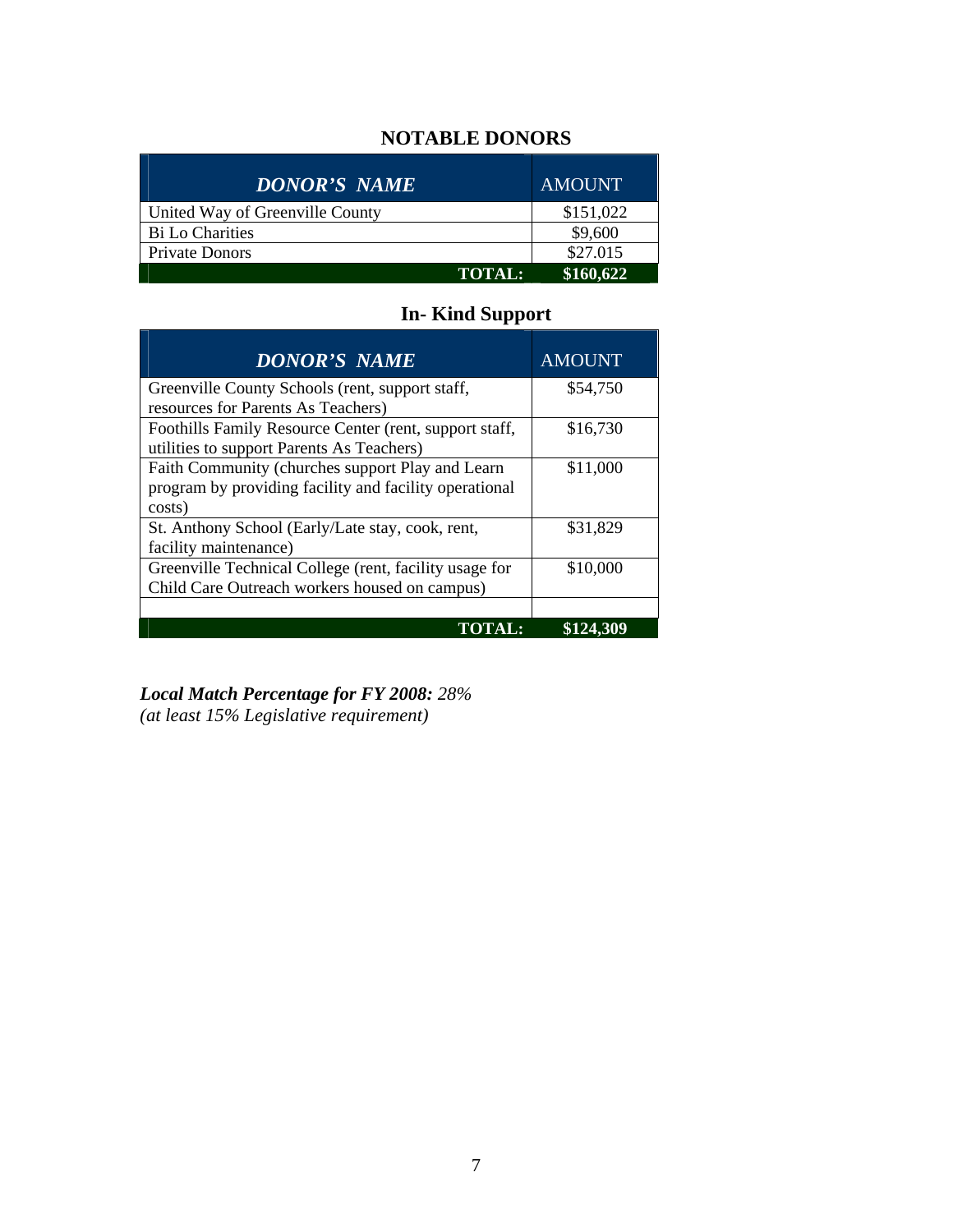### **COUNTY PARTNERSHIP BOARD OF TRUSTEES**

Gary Ray, Board Chair DSS-retired Jane Watkins, Vice-chair, 1<sup>st</sup> Baptist retired Lieshe Grady, Secretary, YWCA

Karen Allen, Greenville Library Scarlet Black, Cherrydale Elementary Linda Brees, SAFE Kids upstate Kenia Brockman, parent/program participant Dr. Lorraine DeJong, Furman professor Lilllie Hall, DHEC Phyllis Martin, YWCA Dr. Amanda Merchant, M.D. Kevin Mertens, Investment Manager Noelle Patrick, SC ABC program Midge Simpson, Sonshine Learning Center Cynthia Sosebee, Headstart Karen Sparkman, Greenville County Schools Lissette Treanor, Greenville Technical College Dr. Daniel Varat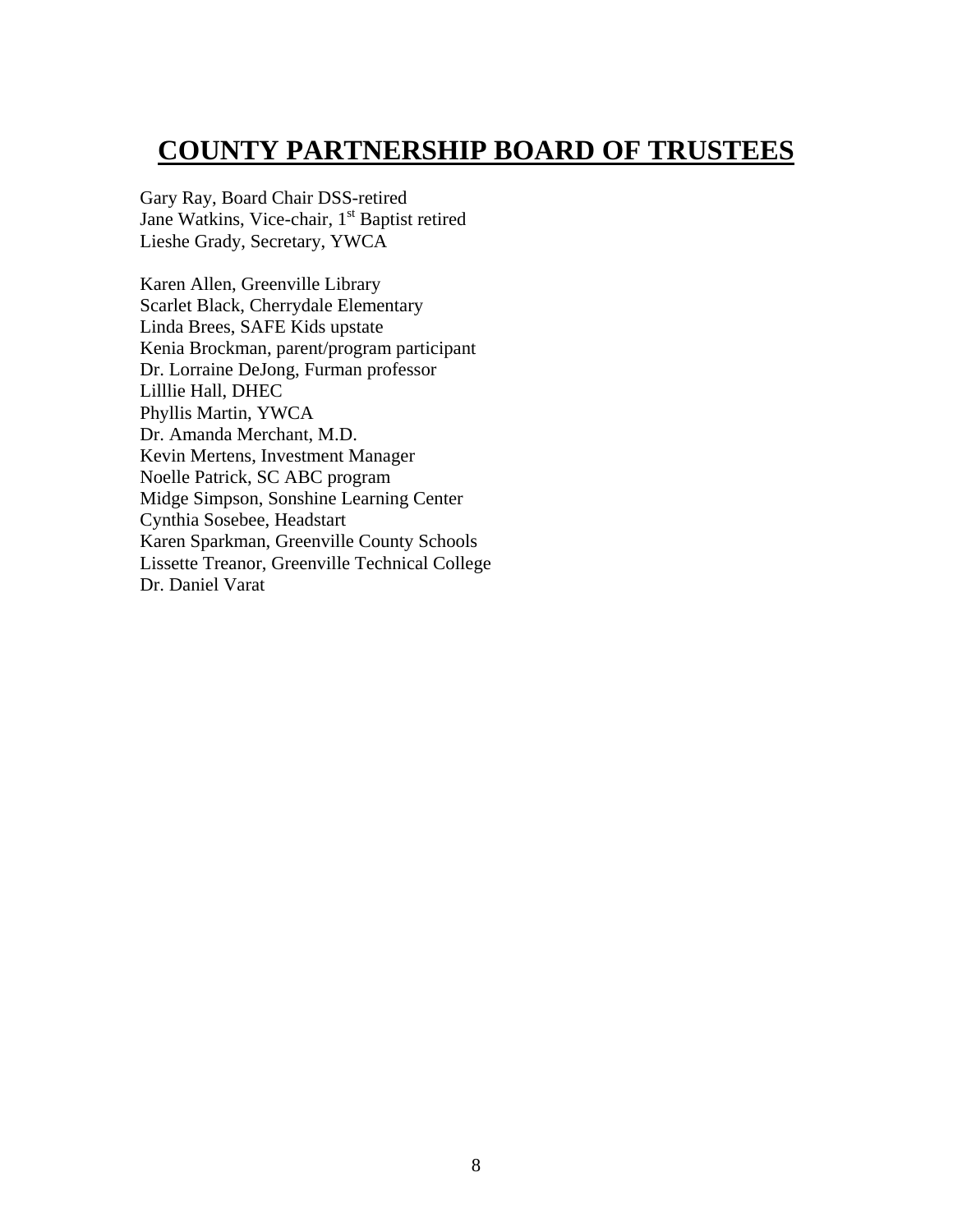### **COUNTY DATA SNAPSHOT**

In FY08, First Steps County Partnerships statewide made it a priority to become increasingly data-driven. County Partnerships successfully began using powerful new components of the First Steps data system, and County Partnerships also utilized data in new ways to drive their FY09 program plans. In addition to enhanced program data tracking, County Partnerships are also focusing on the best available data about children and families to best understand their communities' needs. At the end of FY08 and the beginning of FY09, County Partnerships began an extensive analysis of this data, including data about the risk factors known to impact children's potential school success, such as low birth weight, teen mothers, and families living in poverty. A county-level risk data report is included in the subsequent pages of this report.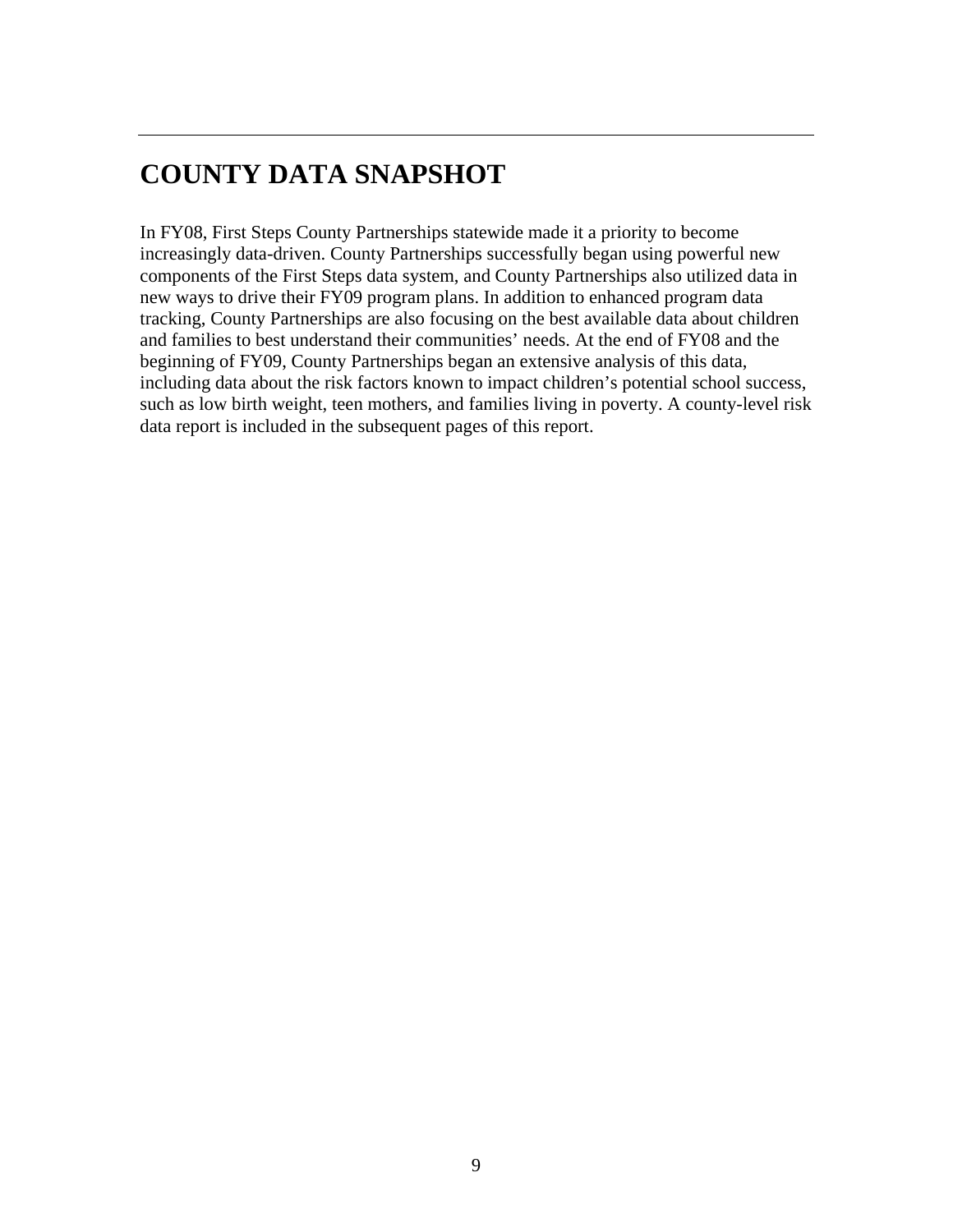# **Greenville County**

**Total Children Under Six: 34,120** 

# **CHILD POVERTY (Children in Families Receiving TANF Benefits)**<br>Statewide Average (2007): 8.4% Greenville County (2007): 4.2%

Statewide Average (2007): 8.4%

**Fast Fact: Roughly 1 in 24 Greenville County children has an annual family income equivalent to \$10,325 (or less) for a family of four. A recent statewide analysis suggests that 45% of these children will be retained or score at the "below basic" level (PACT) by third grade.** 

**Children in deep poverty often face a wide variety of school readiness obstacles, ranging from inadequate prenatal care and nutrition to low maternal education.** 

**1,448 of Greenville County's 34,120 children under age 6 received federal Temporary Assistance for Needy Families (TANF) benefits during 2007, indicating a family income at or below 50% of the federal poverty definition.** 





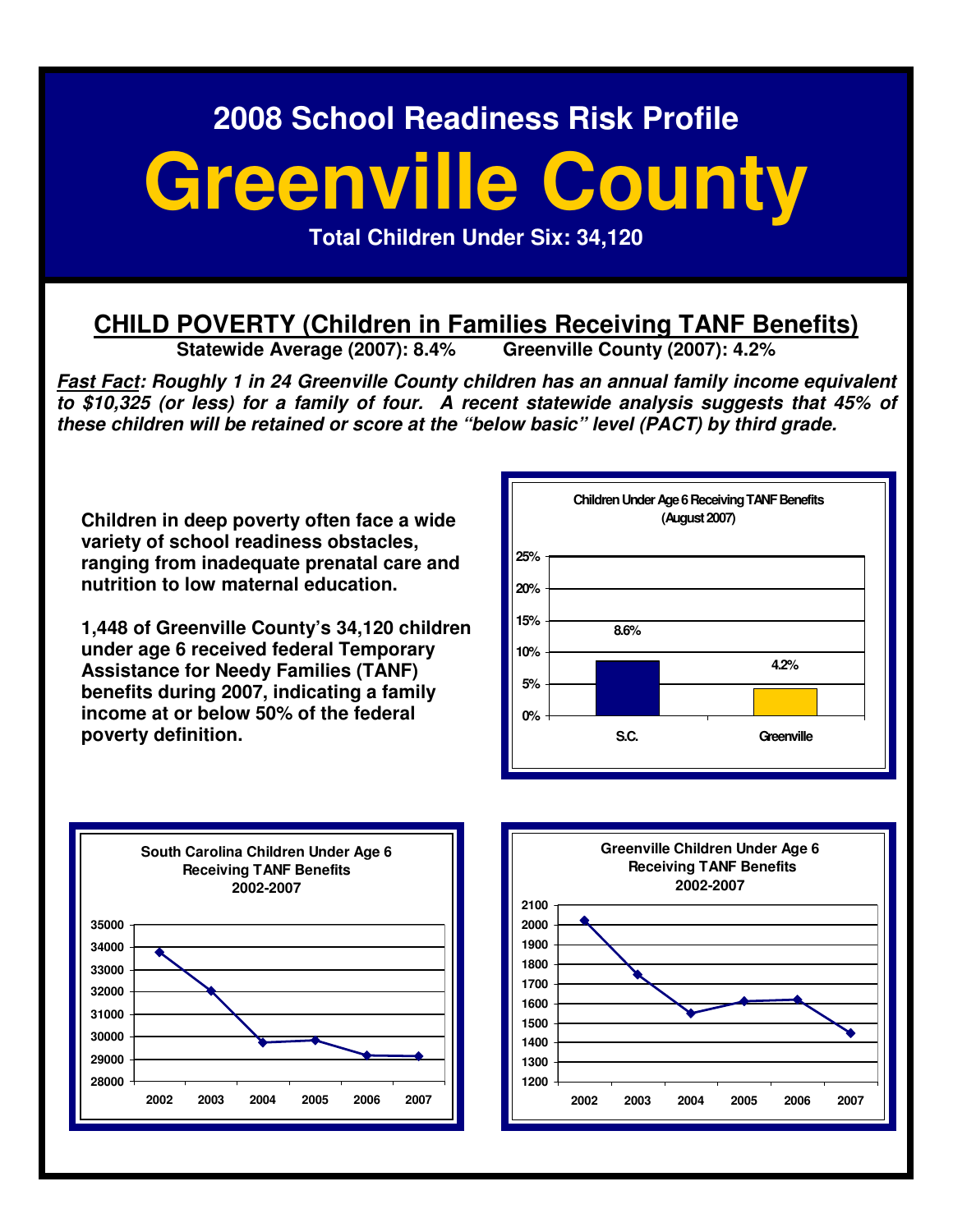# **Greenville County**

**Total Children Under Six: 34,120** 

# **CHILDREN AT LOW BIRTH WEIGHT (Less Than 5.5 lbs.)**<br>Statewide Average (2005): 10.2% Greenville County (2005): 8.8%

**Statewide Average (2005): 10.2%** 

**Fast Fact: 1 in 11 Greenville County children is born at a weight less than 5.5 lbs. A recent statewide analysis suggests that at least one-third of these children (36%-52% depending on weight category) will be retained or score at the "below basic" level (PACT) by third grade.** 

**Babies born at low weights are often prone to developmental delays associated with early academic failure.** 

**Many have received inadequate prenatal care and suffer from significant health complications.** 

**520 of the 5,876 children born in Greenville County during 2005 weighed less than 5.5 lbs.** 





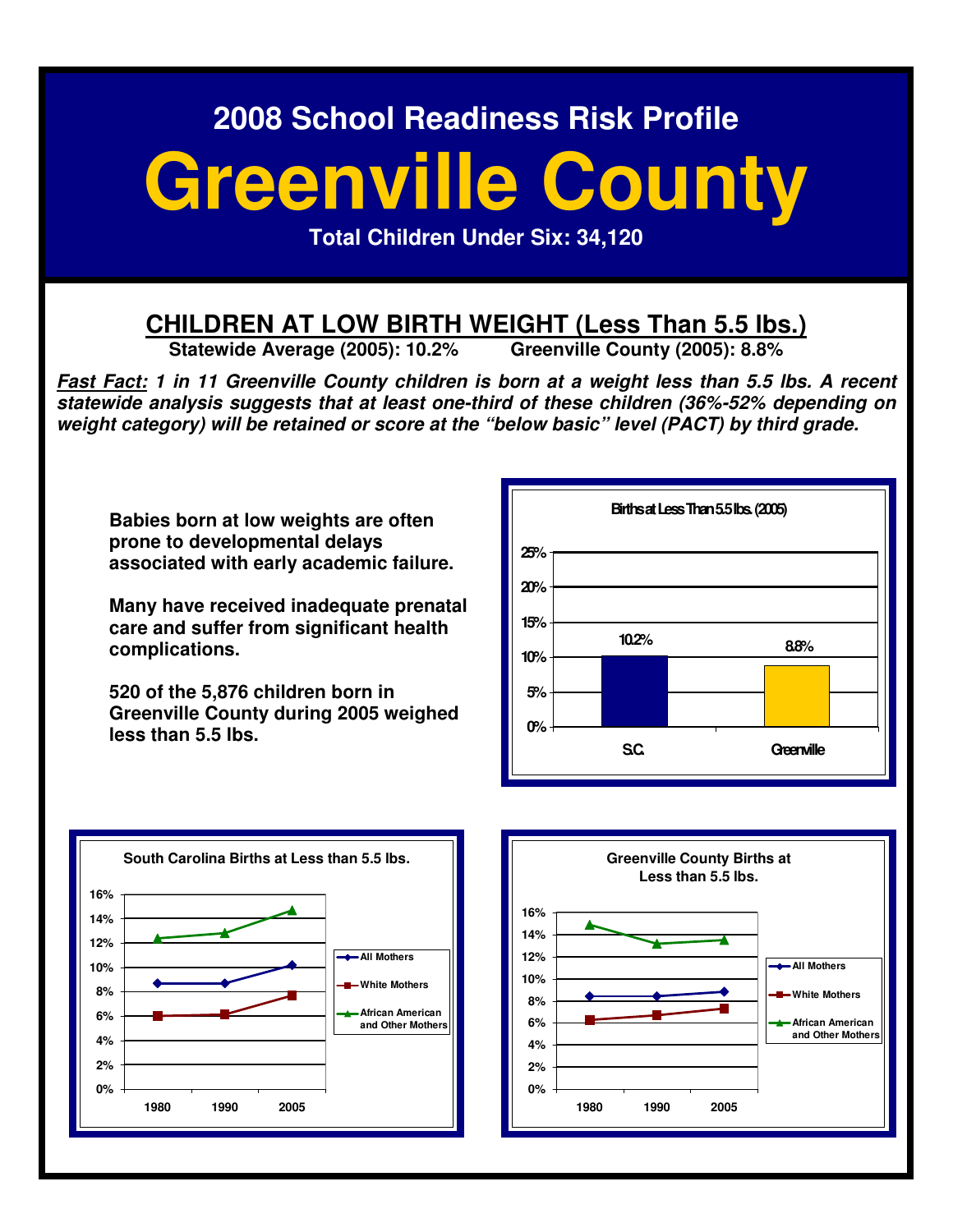# **Greenville County**

**Total Children Under Six: 34,120** 

## **BIRTHS TO TEENAGE MOTHERS**<br>Verage (2005): 13.2% Greenville County (2005): 9.8%

**Statewide Average (2005): 13.2%** 

**Fast Fact: Roughly 1 in 10 Greenville County births is to a mother under 20 years of age. A recent statewide analysis suggests that 43% of these children will be retained or score at the "below basic" level (PACT) by third grade.** 

**Teenage parents often lack the maturity and knowledge required to optimally fulfill important parental responsibilities, are less likely to advance their own educational attainment and often fail to advance beyond low-income status.** 

**575 of the 5,876 children born in Greenville County during 2005 had teenage mothers.**